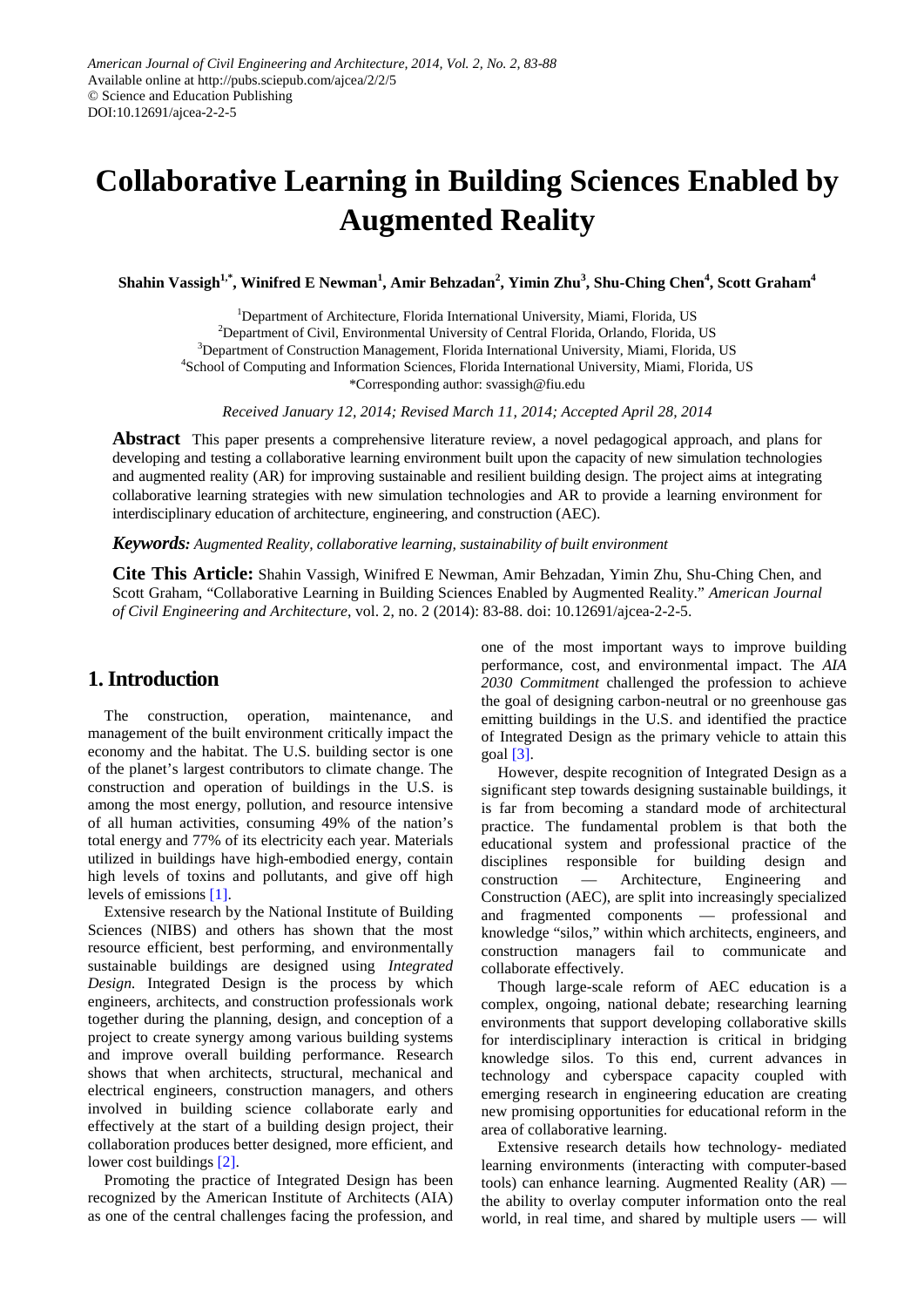be critical in developing the next generation of computerbased learning environments. Unlike computer interfaces that draw users away from the real world, AR technology enables interaction with the real world in ways never before possible  $[4]$  and  $[5]$ . AR is already transforming a diverse array of professions including medicine, the military, aircraft navigation, entertainment, publishing, and education.

Although there are few fully integrated, complete, effective, and readily usable AR educational environments, the authors of this paper hypothesize that AR technology can be an effective vehicle for interdisciplinary and collaborative learning. This paper presents the research, pedagogical approach, and plans for developing and testing a collaborative learning environment built upon the capacity of new simulation technologies and AR for improving sustainable and resilient building design.

# **2. Augmented Reality in Interdisciplinary Education**

AR Interfaces blend the physical and virtual worlds so real objects can interact with 3D digital content and improve users' shared understanding [\[6\]](#page-4-5) and [\[7\].](#page-5-0) Research indicates that new developments in AR and improved user interface technology presents numerous opportunities for support of teaching and learning environments [\[8\].](#page-5-1) Yuen summarizes recent findings on potential benefits of AR in education and asserts that AR can: 1) engage, stimulate, and motivate students to explore lessons and concepts from different angles, 2) enhance learning where students could not feasibly gain real-world first-hand experience, 3) enhance collaboration between students and teachers, 4) foster student creativity and imagination, 5) aid students to control their learning at their own pace and on their own path, and 6) create an authentic learning environment suitable to various learning styles [\[8\].](#page-5-1)

Similar findings have been cited on simulation technologies. During the first decade of the  $21<sup>st</sup>$  century there was significant progress in the educational use of simulation and data visualization techniques. Many studies show that using visualization techniques in the learning environments motivates and engages students' indepth investigation of concepts [\[9\]](#page-5-2) (Shirazi and Behzadan 2013). A recent book published by the National Research Council Committee (NRCC) on Science Learning states that simulations and data visualization are enabling learners to see and interact with representations of natural phenomena that would *otherwise be impossible to observe*: a process that helps them formulate scientifically correct explanations for these phenomenon [\[10\].](#page-5-3)

Concurrent research shows favorable results for learning in technology-rich environments where the capacity of cyber space to facilitate data storage and access has vastly increased. Networks of interdependent information technology infrastructure further facilitate the creation and integration of educational environments. In the realm of data processing, one critical challenge is the timely management and efficient processing of data to support end-user tasks. In the case of AR technology in particular, the inability to generate virtual information and deliver this information in absolute real time limits the creation of realistic augmented views responsive to a

user's context. The process of creating, obtaining, refining, rendering, archiving, and updating the virtual content and large datasets (which is often referred to as model engineering) may turn out to be costly and computing intensive [\[11\].](#page-5-4)

However, it is now possible to leverage advances in network information technology infrastructure, and computer processing systems to provide functionality allowing the generation of virtual contents ahead of time, storing them in an easy-to-access place (i.e. cyber space), and delivering them to the end users in real time based on the needs of the tasks at hand.

#### **2.1. Approach and Perspectives on Learning**

In developing any educational application it is critical to understand the theoretical perspectives and advances in one's understanding of learning processes, cognition, and development. Such understanding is critical in identifying strategies and methods that are appropriate to the needs and proclivities of learners. Based on authors' research, the following three approaches were identified that provide an appropriate context for interdisciplinary learning for AEC students.

*Project Based Learning:* One of the most researched learning models in the last decade is project- based learning. In a project-based approach, learning is organized around the investigation, explanation, and resolution of meaningful problems [\[12\].](#page-5-5) In this approach, students learn through experience of working through problems, and learning centers on a complex situation or problem that does not have a single correct answer. Psychological research and theory suggests that by having students learn through the experience of solving problems, they can learn both content and thinking strategies [\[12\].](#page-5-5)

*Collaborative Learning*: Studies also indicate that project-based learning is enhanced in a collaborative environment. Working in groups allows students to reflect on their learning and the effectiveness of the strategies employed. Smith and MacGregor state that learning is an active, constructive process that is inherently social. In collaborative learning situations, students create something new with the information and ideas. They further argue that collaborative learning brings about intellectual synergy of multiple minds coming to bear on a problem by engaging them to gather, share and develop collective insight -"this mutual exploration, meaningmaking, and feedback often leads to better understanding on the part of students, and to the creation of new understandings for all of us" [\[13\].](#page-5-6) Collaborative learning is rooted in a *socio-cultural* model of educational psychology described by Lev Vygotsky (1962, 1978). The socio-cultural model focuses on how social interaction affects cognitive development [\[14\].](#page-5-7) But rather than focusing on an individuals' actions, the emphasis is on the role of interactions with others. The socio-cultural, or dialogic 'situated learning model', focuses on the causal relationships between social interactions and an individuals' cognitive change. From a Vygotskian perspective, inter-psychological processes are themselves internalized by the individual involved. This is based on Vygotsky's "genetic law of cultural development" which states that development appears on two planes: first on the inter-psychological and then in the intra-psychological [\[15\].](#page-5-8)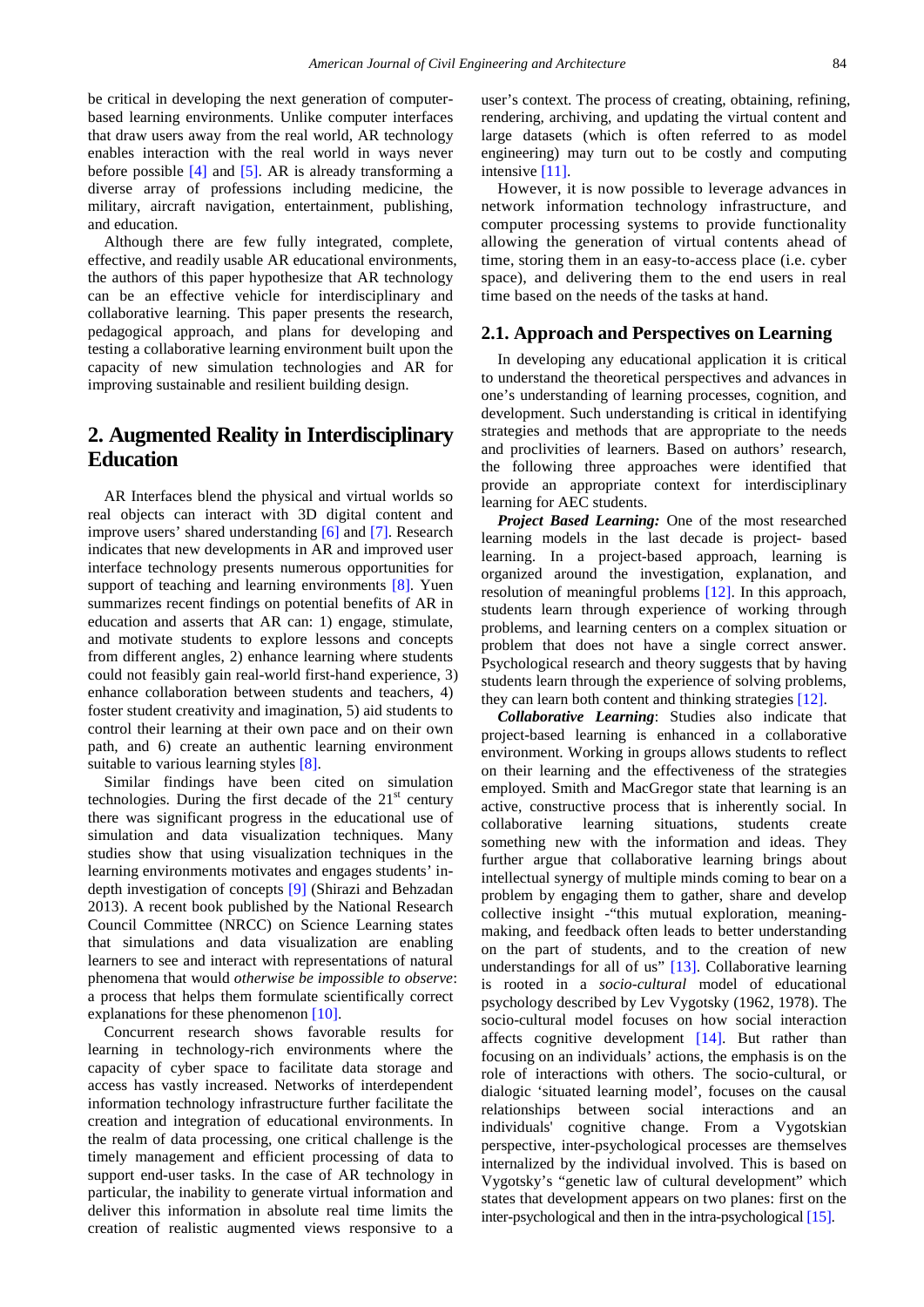*Interaction with a Device:* A second aspect of Vygotsky's theory is the meditating role of artifacts in activity. Underscoring the idea of a genetic approach to human learning, Vygotsky argued that humans are unique in that they are born into environments shaped by the activities of previous generations. The human capacity to make and use artifacts is therefore a key component in our ability to learn as we enrich and extend knowledge through an individual's appropriation and mastery of the cultural inheritance [\[16\].](#page-5-9) Our project builds on the idea of devices enabled by application programming interfaces (APIs) as an important tool whose *portability*, explicability, and storage capacity is a fundamental asset in facilitating group interaction.

To understand how this might work, imagine one group of students working around a virtual model of a building seen only on a computer screen. Their body postures focus toward the screen, eyes following movement on the screen; their conversational space limited by furniture, cables, and the other devices necessary to support a fixed computer arrangement. A second group of students works around a model in a physical space, but using handheld devices (smart phones, tablets) with AR capability that allows them to "see" a data-rich virtual environment in relation to the real model. Their posture faces toward the model or toward each other.

They can move around each other or the model holding the portable interface and additionally toward a desktop computer for calculations, notes and storage of information. The dynamic of the group is not limited by the location of the computer – the handheld device is part of the physical space of the group interaction. It is not only the tools, but the social interaction in which they are embedded that is significant [\[16\].](#page-5-9) The handheld, portable device enables a different social space with arguably a wider variety of potential interactions, from gesture to speech, body posture, and visual connectivity between group members. Evidently, engendering dialogue though interaction is fundamental to the socio-cultural approach advocated by Vygotsky.

*Testing Collaborative Learning through Interaction with a Device:* We conducted a brief experiment at Florida International University (FIU) to examine how collaboration could work among architects and engineers. The goal of the experiment was to study the differences between individual and collaborative learning strategies among AEC students. The experiment asked if student collaboration would result in the design of more efficient and sustainable buildings. The experiment was structured as follows: two groups of students were given the task to design and assemble a small-scale building from a given kit of parts. The main goal was to design an energyefficient building with minimal impact on the environment. During the process, students were given access to disciplinary content, lessons and information about the climate and the locale of the building, as well as existing strategies that could be incorporated into the design. In addition, textual and graphic handouts accompanied each element with respect to its particular metrics and attributes.

The first group (Group 1) acted independently assuming their respective roles as Architect, Mechanical Engineer, and Construction Manager. Students consulted each other as needed. The second group of students (Group 2) collaborated from the beginning of the project and stayed together to complete the building assembly. The experiment was closely monitored and student interactions were recorded. The assembled building for each group was collected and modeled in a digital format with the inclusion of an individual elements' metrics. Both buildings were analyzed with Energy Plus software for cost, carbon footprint, and energy consumption.



**Figure 1.** Students inteacting with ecoBlox leraning environement

The resulting data showed that the second groups' building assembled in a collaborative learning environment performed better in all categories of energy consumption, embodied energy, embodied water, and lifecycle cost, but the initial cost of construction was higher. Later analysis revealed that the initial cost increase was offset after five years due to the resulting energy savings. To understand the process we reviewed the video recordings of student interactions and observed that students were initially hesitant about voicing their opinion in decisions not directly related to their disciplines. However, as they spent time together negotiating and discussing the decision-making process, their natural disciplinary constraints and conflict of interests resulted in a richer and more nuanced discussion of fundamental concepts that we believe contributed to the success of the group project.

In the exit interview, students working in the more effective Group 2 identified two challenging aspects of the experimental setup: first, the difficulty of negotiating with their partners across disciplinary boundaries that was expected, and second, the amount of time it took to stop the discussions and look for information that they could not access effectively through the provided print package. It was this second aspect of their observations that was not anticipated. This aspect served as the basis for the presented work.

### **2.2. Collaborative Learning Environment Project**

The authors aim at planning an alternative approach to the traditional use of physical architectural models as a representational tool. Architectural models are almost always used to communicate the massing and general organization of a building. Although there is significant time and effort spent by students to refine these models, the learning process is trumped by composing the building geometry without any attention to the performance of the overall form.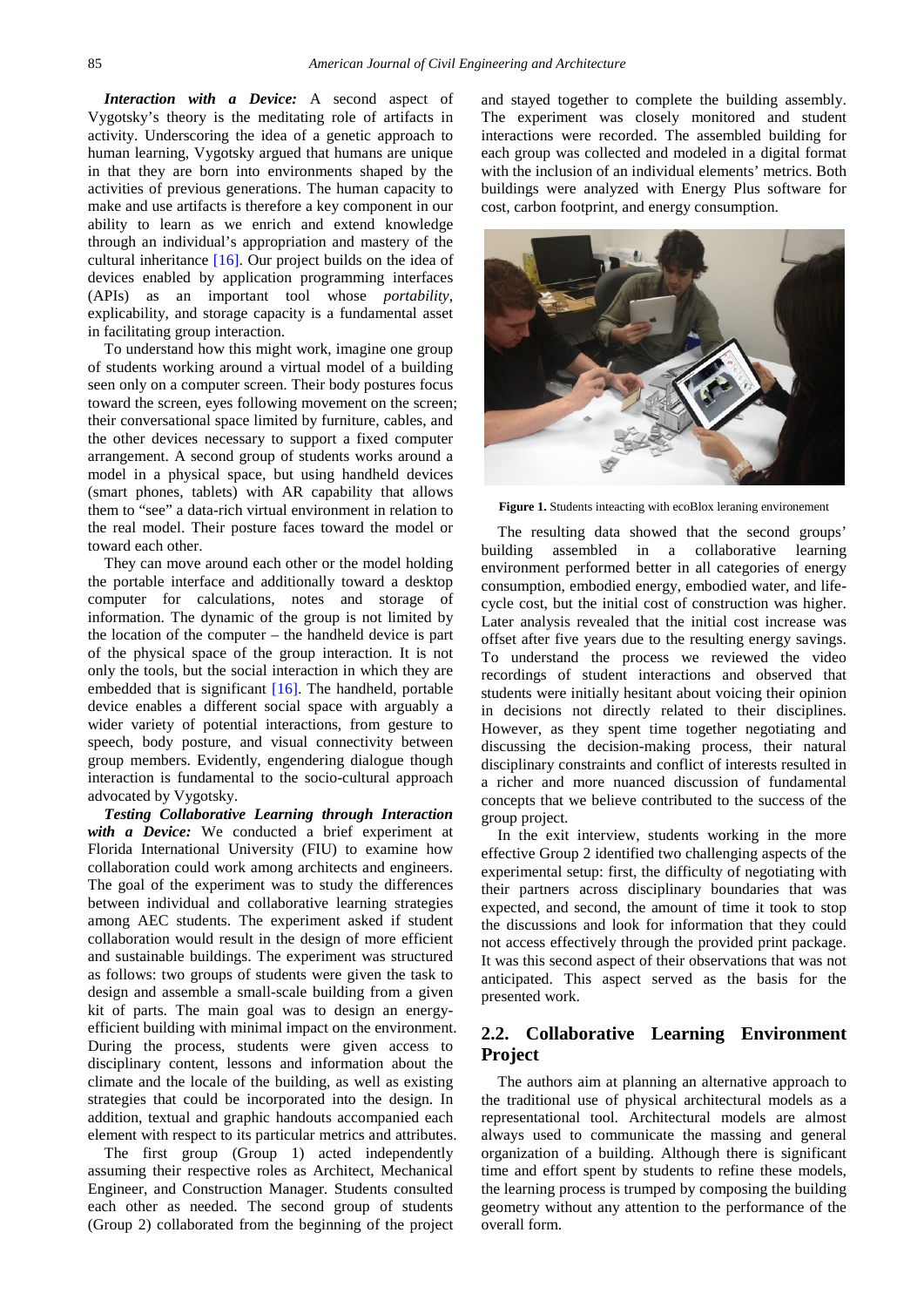Utilizing AR technology for embedding critical lessons and information with respect to materiality, performance metrics, systems capabilities, and the carbon footprint of building elements, onto the varied components of the architectural model can transform models to "smart" objects. Constructing or assembling "smart" components in an interdisciplinary collaborative process can support learning in a meaningful way.

To facilitate this type of learning environment, we are in the planning stages of developing ecoBlox, a 'kit of parts' composed of small-scale physical models of building components embedded with AR markers, and a user friendly software interface. The kit includes laser-cut, small-scale wood elements with a number of variations and extensive choices representing each building element such as floor plans, walls, roofs, structure, and mechanical systems. A laser cutter will be used to score each physical component with an AR marker.

The physical model components will be embedded with an AR codes activated by a mobile device such as an iPad, iPhone, or an Android device.

When the embedded markers in the physical components are held in front of the built-in camera of an AR-enabled mobile device, they activate digital information that is superimposed over the views of the physical models. As students work together to perform an activity using the physical components, they learn about the attributes of each component through audio narrated text, virtual case studies, simulations, exploded axonometric illustrations, and interactive drawings and tabulated metrics.

The ecoBlox interface will include a digital catalogue of each building element with physical properties and attributes: specific weight, thickness/size, thermal resistance (R-Value), rate of heat loss (U-Factor), embodied energy, embodied water, and initial and life cycle cost. The AR markers will activate this information. The ecoBlox interface will also provide access to software that delivers the entire educational content. In addition, it will integrate an easy to use interface that uses the worldwide web (i.e. internet) for accessing geospatial data such as site and climatic data, sun angles, and wind patterns and speed. Since students and instructors have free access to Wi-Fi Internet on campus and/or that 3G-4G mobile Internet is becoming more widespread, this approach significantly reduces the processing time while giving application developers the flexibility to update or modify parts the application from a remote server without having to physically access each and every mobile device used by the students.

#### *ecoBlox Learning Experience-* Consider the following scenario:

An interdisciplinary team of students is given the task to assemble a building from the ecoBlox physical kit- ofparts. The team's mission is delivered as a short movie through a mobile device equipped with the "ecoBlox" Interface. The movie shows them a scenario for the design and construction of a building, which for the purposes of our discussion is located in Phoenix, Arizona's Camelback area, a hot and arid climate. The team is tasked to negotiate a number of strategies, evaluate alternatives, and select systems and processes that lead to the design of an energy efficient, low cost building with minimal impact on the environment.

Students begin to investigate potential options by engaging with the ecoBlox kit with a wide range of components such as floor templates with various geometries, structural elements, climate control systems, and façade systems. A team member begins by randomly picking a façade system, and holding the mobile device over the selected element. Once launched, the AR application shows the menu of the ecoBlox interface with a series of icons. Students select the physical attributes indicated by these icons. They can then "see" properties including thermal resistance, embodied energy and water, percentage of recycled materials, weight, and cost per square foot for the part in hand through the mobile AR device. Other team members begin to interact with the ecoBlox application by pressing the visualization icon. This leads to additional information of highly detailed and realistic three-dimensional (3D) models of the façade system introducing all the component of the system hyperlinked to textual, audio narration, and animations that deliver key concepts and lessons necessary to understand the building system.



**Figure 2**. Screen showing ecoBlox software interface



**Figure 3.** Screen showing detail investigation of a façade system

Moving the mobile device around a number of different façade systems and looking at various information triggers a discussion among the team members. Their resulting design may end up having a higher cost, but a lower carbon footprint. A structural engineering student discusses his/her concern about the possible compatibility issues that will arise when a structural system is selected in the later stages. The mechanical engineer brings up questions on the sensitivity of solar orientation and its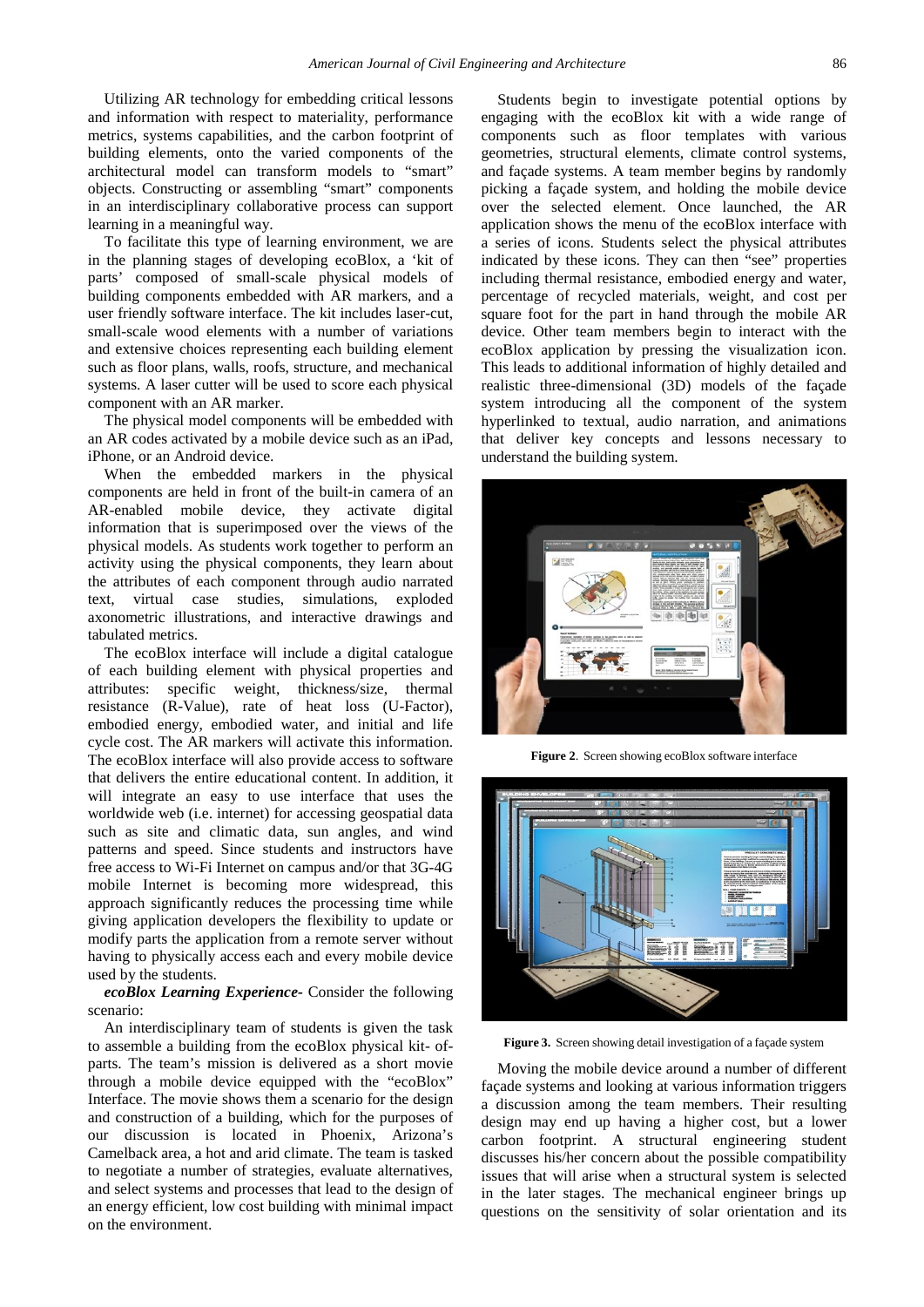impact on energy consumption. Each choice involves a set of trade-offs that must be negotiated by team members.

As the team members continue discussing their conflicts biased by their disciplinary constraints and perspectives, they refer back to the ecoBlox application for more in-depth analysis and data. At this point, the ecoBlox system prompts students to look at a case-study icon that has not yet been utilized or discovered. The team pulls up information concerning how this particular façade system has been utilized in an existing real building and looks at performance metrics in service conditions.

As the team moves forward to select a floor template, they are prompted to choose a climatic condition and the exact site location of the project on the map. By clicking the hot and arid climate box on the screen to match the Phoenix locale, a simulation will show a floor template built into a 3D building volume placed on their particular site. Interacting with the screen the team rotates the building volume and looks at the impact of building orientation on the energy consumption of the building through metrics exhibited on the screen. The team investigates a number of floor templates and their volumetric behavior, and surface-to-volume aspect ratios. They begin assembling the façade system together with the floor template by physically mounting the façade system on the floor template through fitted connections.



**Figure 4.** Screen showing an assembled building with ecoBlox

The team moves toward completion by selecting the structural system, mechanical systems, and all other building components, evaluating the advantages and disadvantages of each component, and discussing various strategies.

As team members have different expertise, the ecoBlox interface prompts the respective student expert (through relevant icons) to lead the discussion in their discipline. Each domain expert has privileged access to detailed information, sample calculations, and additional in-depth information. This assumes that the student expert has prior knowledge, can grasp concepts quicker and contribute more to the discussion. While the team negotiates alternatives, they constantly adjust the physical model by changing a number of elements to eliminate inconstancies with the overall design strategy. Eventually, ideas with respect to the building's overall shape, volume, orientation, structure, active/passive cooling systems, façade openings, shading devices, and construction methods take form and

group strategies become concrete. Upon completion of the physical model, the building is submitted for analysis and the team receives the performance metrics of the assembly.

## **3. Discussion and Conclusions**

This project examines how the integration of immersive visualization technology with physical building models, simulation applications, and geospatial data can promote conceptual thinking and improve learning through collaboration in AEC students. The proposed test bed will build upon previous research in collaborative learning environments at university level education.

Our research plan provides a roadmap to assess the effectiveness of the proposed environment and address the broader research questions. However, the specific objectives of the research can only be met through additional testing simulations with human participants. Our next steps are to 1) create a robust AR experimental setting with students representing the AEC disciplines, 2) monitor, evaluate, and compare their performance to students in an unenhanced collaborative setting, and 3) develop courses integral to the architecture and engineering curricula. We would stress that the importance of successfully using new technologies in the classroom must be accompanied by professional training for instructors. Our methods will be published online and made available to a wide audience in the interest of forwarding the research and practice of using AR in education. If current trends continue apace it is not a question if AR is going to be adopted into the classroom, but when and how.

#### **Acknowledgement**

This material is based upon work supported by Department of Education the Fund for Postseconda Education & the National Science Foundation under Grant Nos. HRD-0833093, IIP-0829576, and IIP-1338922.

## **References**

- <span id="page-4-0"></span>[1] UNEP, Pekka Huovila. "Building and Climate Change." Status Challenges and opportunities, United Nations, Environment Program, Sustainable Consumption and Reduction Branch, illustrated edition, 2007.
- <span id="page-4-1"></span>[2] National Institute of Building Sciences Annual Report, 2012 [Online]. Available: nibs\_2012\_annualreport\_sm.pdf. [Accessed March. 10, 2014].
- <span id="page-4-2"></span>[3] American Institute of Architects (AIA) "Architecture 2030 will Change the Way You Look at Buildings". [Online]. Available: http://architecture2030.org/the\_problem/buildings\_problem\_why. [Accessed March. 10, 2014].
- <span id="page-4-3"></span>[4] Billinghurst, Mark, "Augmented Reality in Education", December 2002.[Online]. Available: http://www.solomonalexis.com/downloads/ar\_edu.pdf.[Accessed March. 10, 2014].
- <span id="page-4-4"></span>[5] Behzadan A.H., Dong S., Kamat V.R. (2012), *"Mobile and Pervasive Construction Visualization Using Outdoor Augmented Reality*, In Mobile and Pervasive Computing in Construction, Eds. Chimay J. Anumba and Xiangyu Wang, John Wiley & Sons, United Kingdom, 2012, 54-85.
- <span id="page-4-5"></span>[6] Azuma R., *A Survey of Augmented Reality*, Tele-operators and Virtual Environments, Presence: Teleoperators and Virtual Environments 6,4, August 1997, 355-385.